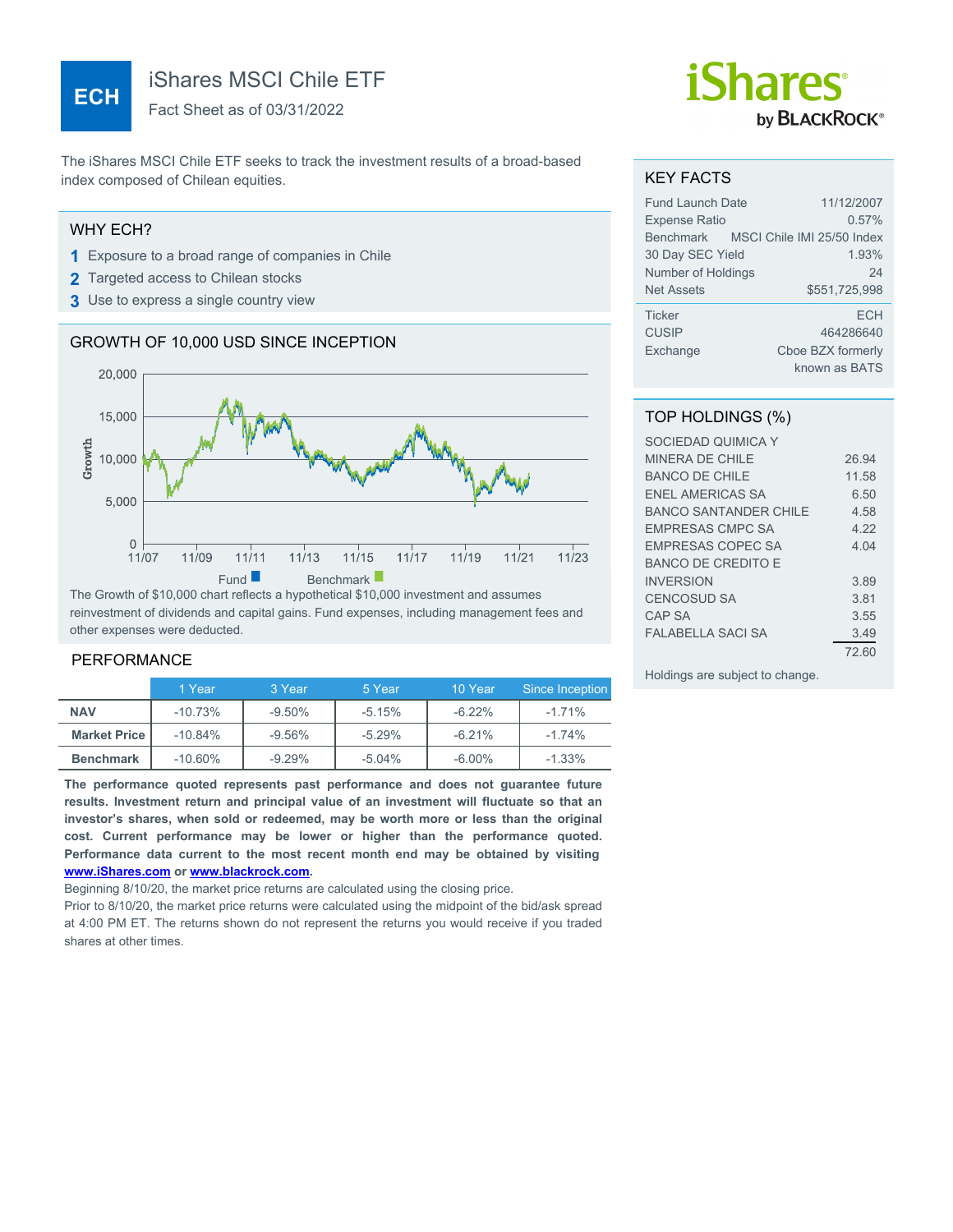#### TOP SECTORS (%)

| <b>Materials</b>              | 34.70% |
|-------------------------------|--------|
| <b>Financials</b>             | 22.27% |
| Utilities                     | 16.00% |
| <b>Consumer Staples</b>       | 13.44% |
| Energy                        | 4.04%  |
| <b>Consumer Discretionary</b> | 3.49%  |
| <b>Real Estate</b>            | 3.00%  |
| Communication                 | 2.31%  |
| Cash and/or Derivatives       | 0.75%  |
|                               |        |

### FUND CHARACTERISTICS

| Beta vs. S&P 500 (3y)     | 0.87   |
|---------------------------|--------|
| Standard Deviation (3yrs) | 30.74% |
| <b>Price to Earnings</b>  | 10.54  |
| Price to Book Ratio       | 1 1 9  |
|                           |        |

#### FEES AND EXPENSES BREAKDOWN

| <b>Expense Ratio</b>             | 0.57%    |
|----------------------------------|----------|
| Management Fee                   | 0.57%    |
| Acquired Fund Fees and Expenses  | $0.00\%$ |
| Foreign Taxes and Other Expenses | $0.00\%$ |

#### **GLOSSARY**

**Beta** is a measure of the tendency of securities to move with the market as a whole. A beta of 1 indicates that the security's price will move with the market. A beta less than 1 indicates the security tends to be less volatile than the market, while a beta greater than 1 indicates the security is more volatile than the market.

**The price to earnings ratio (P/E)** is a fundamental measure used to determine if an investment is valued appropriately. Each holding's P/E is the latest closing price divided by the latest fiscal year's earnings per share. Negative P/E ratios are excluded from this calculation. For hedged funds, the underlying fund's value is shown.

**The price to book (P/B)** value ratio is a fundamental measure used to determine if an investment is valued appropriately. The book value of a company is a measure of how much a company's assets are worth assuming the company's debts are paid off. Each holding's P/B is the latest closing price divided by the latest fiscal year's book value per share. Negative book values are excluded from this calculation. For hedged funds, the underlying fund's value is shown.

| Want to learn more? |  |  | www.iShares.com <b>B</b> www.blackrockblog.com <b>D</b> @iShares |  |  |
|---------------------|--|--|------------------------------------------------------------------|--|--|
|---------------------|--|--|------------------------------------------------------------------|--|--|

**Carefully consider the Fund's investment objectives, risk factors, and charges and expenses before investing. This and other information can be found in the Fund's prospectus, and if available, summary prospectus, which may be obtained by calling 1-800-iShares (1-800-474-2737) or by visiting www.iShares.com or www.blackrock.com. Read the prospectus carefully before investing.**

**Investing involves risk, including possible loss of principal.**

International investing involves risks, including risks related to foreign currency, limited liquidity, less government regulation and the possibility of substantial volatility due to adverse political, economic or other developments. These risks often are heightened for investments in emerging/ developing markets or in concentrations of single countries.

Historical fund data prior to 2/11/2013 is based on foreign currency exchange (FX) rates corresponding to 3:00PM, eastern time; fund data after 2/11/2013 is based on FX rates corresponding to 4:00PM, London time.

On 2/12/2013 ECH began to track the MSCI Chile IMI 25/50 Index. Historical index data prior to 2/12/2013 is for the MSCI Chile Investable Market Index; index data on and after 2/12/2013 is for the MSCI Chile IMI 25/50 Index.

Diversification may not protect against market risk or loss of principal. Shares of ETFs are bought and sold at market price (not NAV) and are not individually redeemed from the fund. Any applicable brokerage commissions will reduce returns.

**Index returns are for illustrative purposes only. Index performance returns do not reflect any management fees, transaction costs or expenses. Indexes are unmanaged and one cannot invest directly in an index. Past performance does not guarantee future results.**

"Acquired Fund Fees and Expenses" reflect the Fund's pro rata share of the indirect fees and expenses incurred by investing in one or more acquired funds, such as mutual funds, business development companies, or other pooled investment vehicles. AFFE are reflected in the prices of the acquired funds and thus included in the total returns of the Fund.

The iShares Funds are distributed by BlackRock Investments, LLC (together with its affiliates, "BlackRock").

The iShares Funds are not sponsored, endorsed, issued, sold or promoted by MSCI Inc., nor does this company make any representation regarding the advisability of investing in the Funds. BlackRock is not affiliated with MSCI Inc.

© 2022 BlackRock. All rights reserved. **iSHARES**, **iBONDS** and **BLACKROCK** are registered trademarks of BlackRock Inc, or its subsidiaries. All other marks are the property of their respective owners.

iS-ECH-F0322

FOR MORE INFORMATION, VISIT WWW.ISHARES.COM OR CALL 1-800 ISHARES (1-800-474-2737)